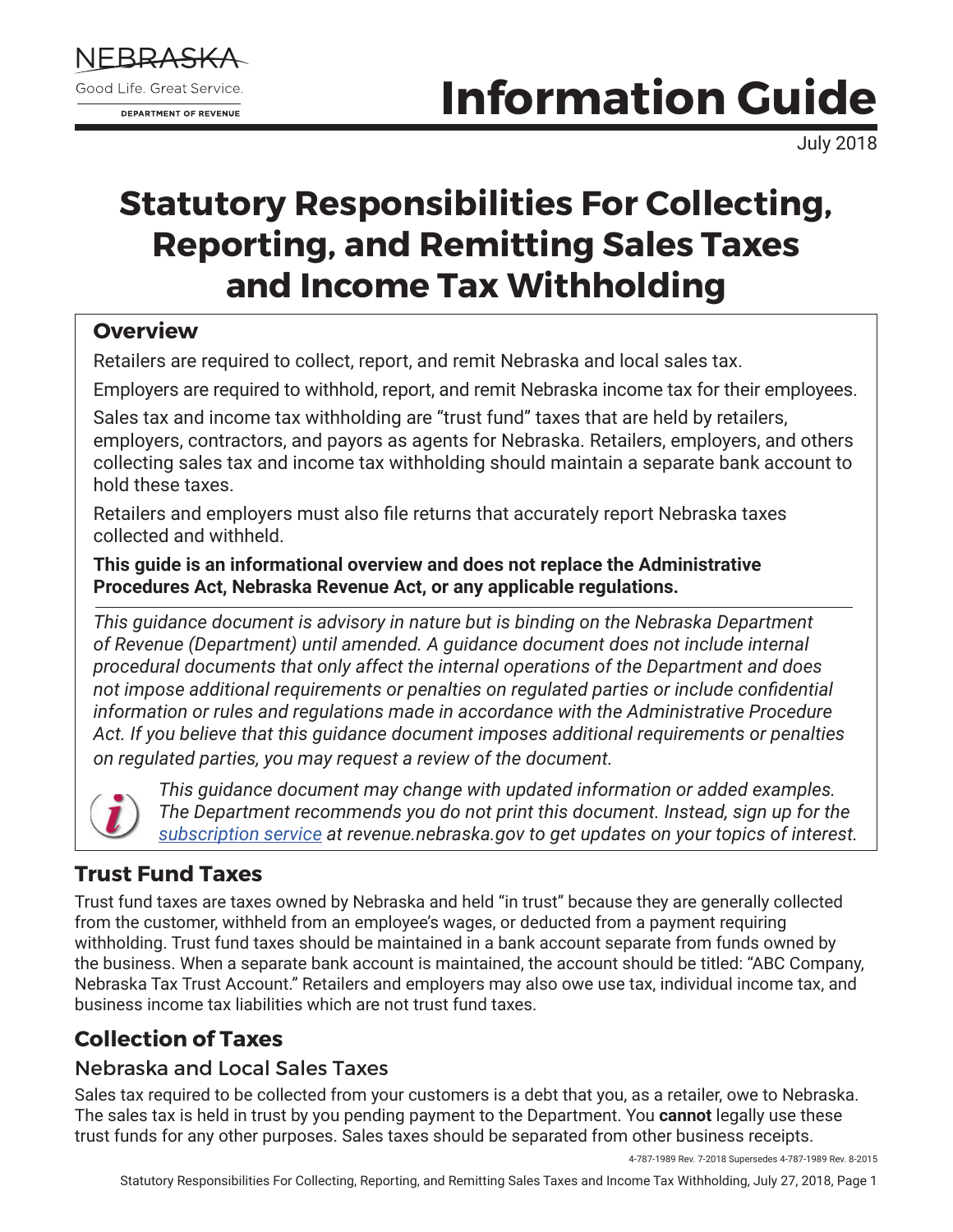### Income Tax Withholding

Income tax withholding is required to be deducted from your employees' paychecks. The withholding is held in trust pending payment to the Department. You **cannot** legally use these funds for any other purposes. You should separate the withholding from other business receipts. If you pay a nonresident who is not your employee for personal services preformed in Nebraska you may be required to withhold Nebraska income tax. For more information, see [Income Tax Withholding for Nonresident Individuals](http://www.revenue.nebraska.gov/info/8-515.pdf)  [Performing Personal Services in Nebraska Information Guide](http://www.revenue.nebraska.gov/info/8-515.pdf). Please review the information guide to determine if income tax withholding is required. All contractors making payments to another construction contractor (subcontractor) who is **not** listed on the Contractor Database maintained by the Nebraska Department of Labor on its website at [dol.nebraska.gov](https://dol.nebraska.gov/) are required to withhold and remit 5% of all payments made to the nonregistered construction subcontractor. See the additional information on the Department's website, Important Information for Contractors Performing Construction Services in [Nebraska Effective January 1, 2010](http://www.revenue.nebraska.gov/contractor_database.html).

# **Recordkeeping Requirements**

### Nebraska and Local Sales Taxes

You must keep records, including receipts, invoices, cash register tapes, resale or exempt sale certificates, ledgers, spreadsheets, and workpapers used in preparing tax returns. These records may be examined by the Department to verify the amounts required to be remitted to Nebraska.

#### Income Tax Withholding

You must keep records, including payroll journals, Forms W-4, time records, and spreadsheets to establish the correct amount of income tax withholding due to Nebraska. These records may be examined by the Department to determine or verify the amounts required to be remitted to Nebraska.

# **Reporting and Payment of Taxes**

#### Nebraska and Local Sales Taxes

**Retailers must report and remit Nebraska and all local sales taxes collected from customers using Form 10.** Retailers must file a Form 10 monthly, quarterly, or annually based on their annual sales tax liability. You may be required to electronically file and pay Nebraska and local sales and use taxes. Please refer to the Department's website for more information on **[Electronic Payments and E-File Mandates](http://www.revenue.nebraska.gov/electron/mandate_info.html)**.

| <b>Annual Sales</b><br><b>Tax Liability</b> | <b>Filing</b><br><b>Frequency</b> | <b>Due Date</b>                                        |
|---------------------------------------------|-----------------------------------|--------------------------------------------------------|
| $$3,000$ or more                            | Monthly                           | 20th day of the following month                        |
| Between \$900 and \$2,999                   | Quarterly                         | 20th day of the month following the end of the quarter |
| Less than \$900                             | Annually                          | January 20th of the following year                     |

You must continue to file returns based on the frequency established by the Department until you or the Department change that frequency. Tax returns must be filed even if no tax is due. **Note.** Any change in filing frequency must be first approved by the Department.

#### Income Tax Withholding

The [Nebraska Income Tax Withholding Return, Form 941N](http://www.revenue.nebraska.gov/tax/current/f_941n.pdf), is filed on a quarterly or annual basis. Some employers are required to also make monthly deposits. You may be required to electronically file and remit Nebraska income tax withholding. Please refer to the Department's website for more information on [Electronic Payment and E-File Mandates](http://www.revenue.nebraska.gov/electron/mandate_info.html).

- **<sup>❖</sup> Monthly deposits.** When the amount of income tax withholding for the first or second month of a quarter exceeds \$500, you must file a [Nebraska Monthly Income Tax Withholding Deposit,](http://www.revenue.nebraska.gov/tax/current/fill-in/f_501n.pdf)  [Form 501N](http://www.revenue.nebraska.gov/tax/current/fill-in/f_501n.pdf) and remit the withholding by the 15th day of the following month. If paying electronically, do not file Form 501N.
- v **Quarterly filers.** You must file the return and remit the income tax withholding on or before the last day of the month following the end of the quarter.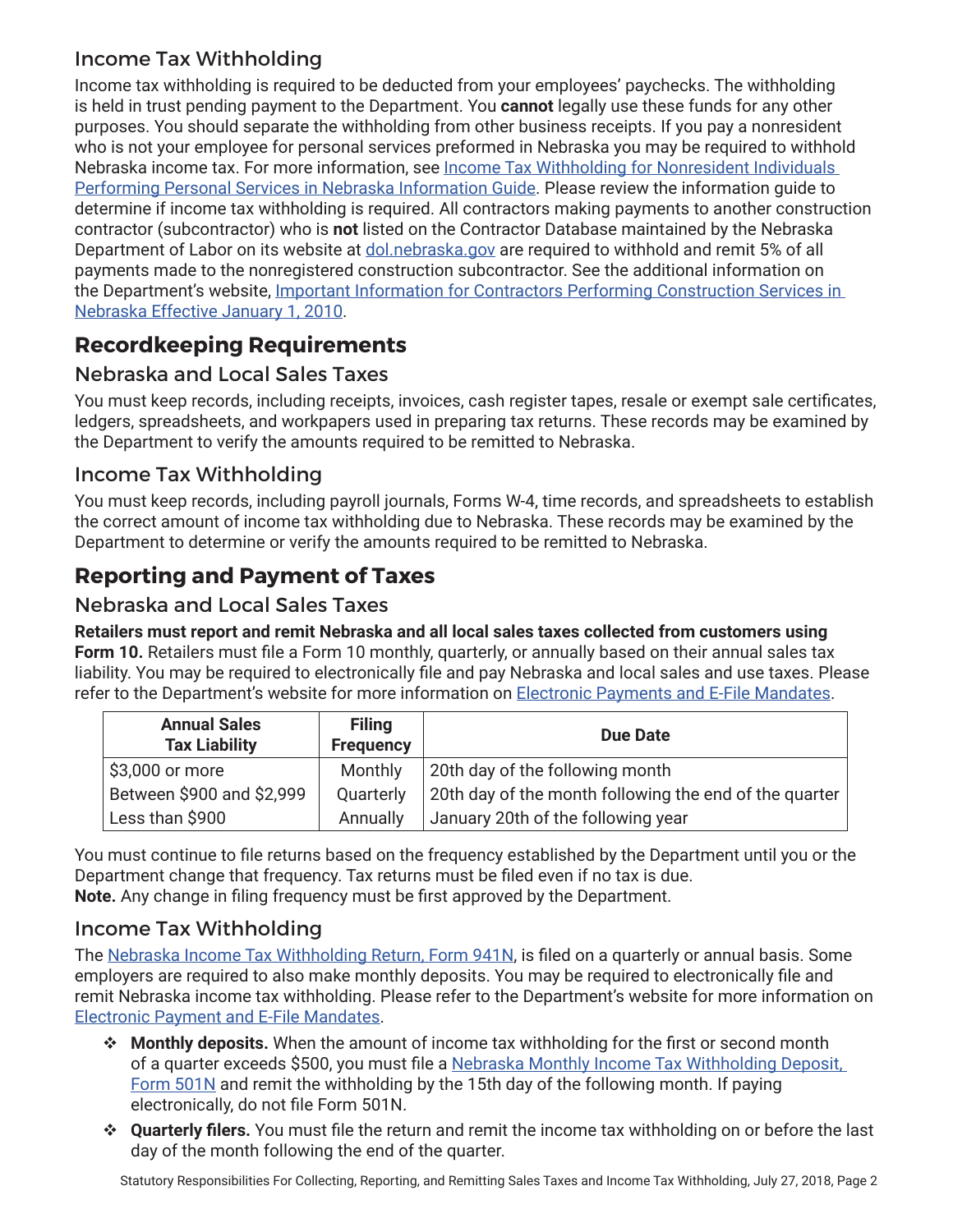**↑ Annual filers.** You must file the return and remit the income tax withholding on or before the last day of the month following the end of the tax year.

You must continue to file returns based on the frequency established by the Department until you or the Department change that frequency.

**Note.** Any change in filing frequency must be approved by the Department first.

## **Deficiency Determinations**

If you fail to file a return, the Department will determine the amount due from any available records and issue a Notice of Deficiency Determination (Notice) for that amount. If you do not protest the Notice **within 60 days after receiving the Notice, the Department will begin collections based on the Notice issued**. If the taxpayer files a return within 60 days from the postmark date of the Notice, the Department may examine the returns and other documents and may change or withdraw the Notice. Filing a return is not a protest.

# **Successor Liability**

If you purchase an existing business, or the assets of an existing business, you may be held liable for unpaid taxes owed by the business to the Department.

Even if the purchase contract includes a statement that the seller's business is free and clear of all encumbrances, such a statement does not relieve the buyer from any obligations to withhold and pay over any taxes owed to the Department and the buyer must verify that there is no tax due with the Department. A certificate of clearance can be obtained by filing a [Tax Clearance Application, Form 36](http://www.revenue.nebraska.gov/tax/current/fill-in/f_36.pdf), with the Department.

Send Form 36 to:

State of Nebraska Department of Revenue Compliance Division PO Box 94609 Lincoln NE 68509-4609

A purchaser must withhold an amount from the purchase price sufficient to cover any sales and use taxes or obtain the certificate of clearance from the Department. If the purchaser fails to obtain a tax clearance letter, he or she is liable for the sales and use taxes due, to the extent of the purchase price, valued in money. A purchaser is also liable under transferee liability for withholding and delinquent income taxes, generally up to the value of the assets received from the transferor. A tax clearance letter cannot waive income tax transferee liability in any circumstance. See [Neb. Rev. Stat. §§ 77-2707](https://nebraskalegislature.gov/laws/statutes.php?statute=77-2707) and [77-27,110.](https://nebraskalegislature.gov/laws/statutes.php?statute=77-27,110)

# **Personal Liability**

A person who willfully fails to pay taxes can be held personally liable for any unpaid taxes, penalties, and interest. Willfully fails to pay means that the person knows or has reason to know of the liability and does not cause payment to be made, regardless of the reason. Financial difficulties and choosing to pay other creditors do not excuse the willful failure to pay taxes. Those who may be held personally liable for unpaid taxes are:

- Any corporate officer or employee with the duty to pay the taxes imposed on a corporation; or
- $\cdot$  Any partner, member, manager, or employee with the duty to pay the taxes imposed on a partnership or limited liability company (LLC).

# **Collection of Delinquent Taxes**

Anyone who fails to report and pay any taxes due to Nebraska is subject to penalty and interest in addition to the tax. Under Nebraska law, the State automatically holds a lien on all property of the taxpayer for any outstanding balance. This is called a statutory lien. The Department may also record a tax lien with the Secretary of State and the county. All liens may be enforced by: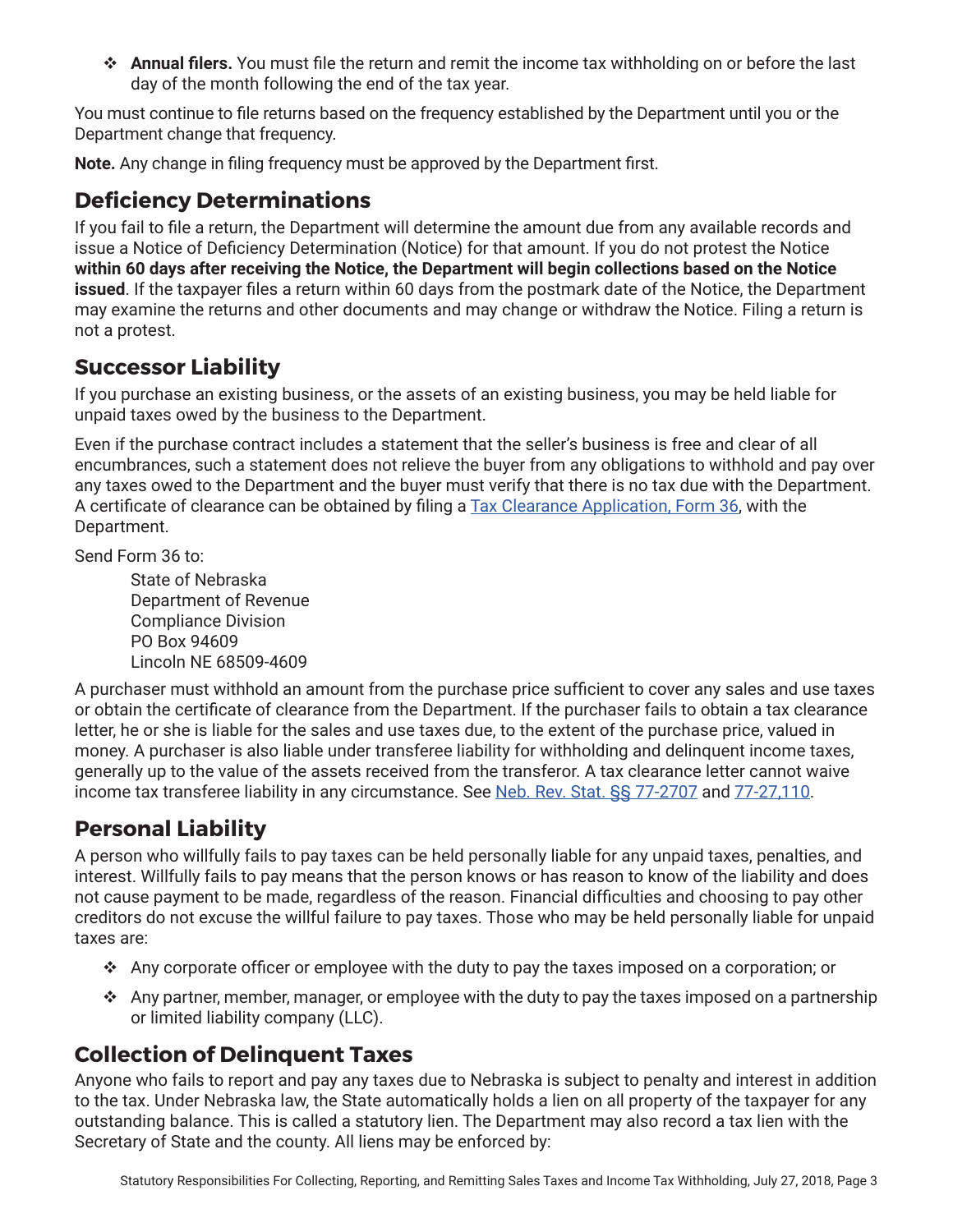- 1. Garnishing wages or salaries;
- 2. Levying accounts receivable or bank accounts; or
- 3. Seizing and selling real, personal, or intangible property.

The Department is required to publish a list of delinquent taxpayers who owe taxes in excess of \$20,000.

# **Revocation of a Sales Tax Permit**

Your sales tax permit may be revoked if you:

- $\div$  Fail to comply with any provision of the Nebraska Revenue Act, or with any rule or regulation relating to sales tax;
- $\cdot \cdot$  Fail to provide any books, records, documents, or items required by law, rule, or requlation for inspection or audit; or
- $\cdot$  Misrepresent, or fail to disclose, a material fact to the Department.

The Department will give you a minimum of 20 days' notice in writing before a revocation hearing. If you have multiple licenses or permits, there will be a hearing for each delinquent account, unless you request to combine hearings. The notice will specify the time and place of hearing and require you to prove why your sales tax permit should not be revoked. You will receive written notice from the Department of the suspension or revocation of any of your sales tax permits. If your permit is revoked or suspended, your business must close and remain closed.

If your permits have been revoked or suspended, they may be reinstated if the Department is satisfied that you will comply with the provisions of the Revenue Act and regulations relating to sales tax. A permit reinstatement fee of \$25 must be paid to the Department after the first revocation. A reinstatement fee of \$50 must be paid after any later revocations. The Department may also require a security deposit to ensure future compliance. For additional information please see the Department's Information Guide on [What to Expect During a Sales Tax Permit Suspension or Revocation Hearing.](http://www.revenue.nebraska.gov/info/7-308.pdf)

# **Security Deposits**

Upon reinstatement of your permit, you may be required to post a security deposit of up to three times your average liability in a reporting period to ensure your continued compliance.

If you are habitually delinquent in filing or remitting Nebraska taxes, a security deposit of up to five times the average liability in a reporting period may be required.

# **Criminal Penalties**

#### Nebraska and Local Sales Taxes

Any person who engages in business as a retailer without the proper Nebraska sales tax permit (or following the revocation or suspension of a permit) may be found guilty of a Class IV misdemeanor. Each day of operation without a permit represents a separate offense and subjects the retailer to a fine of up to \$500 per day.

Any person who willfully fails to collect, report, or remit sales tax, or who in any manner evades taxes imposed under Nebraska's sales tax laws, may be found guilty of a Class IV felony. This person may receive a maximum imprisonment of up to five years, a fine of up to \$10,000, or both.

#### Income Tax Withholding

Any person who willfully fails to collect, report, or pay income tax withholding, or who in any manner evades taxes imposed under Nebraska's income tax withholding laws, may be found guilty of a Class IV felony. This person may receive a maximum imprisonment of up to five years, a fine of up to \$10,000, or both.